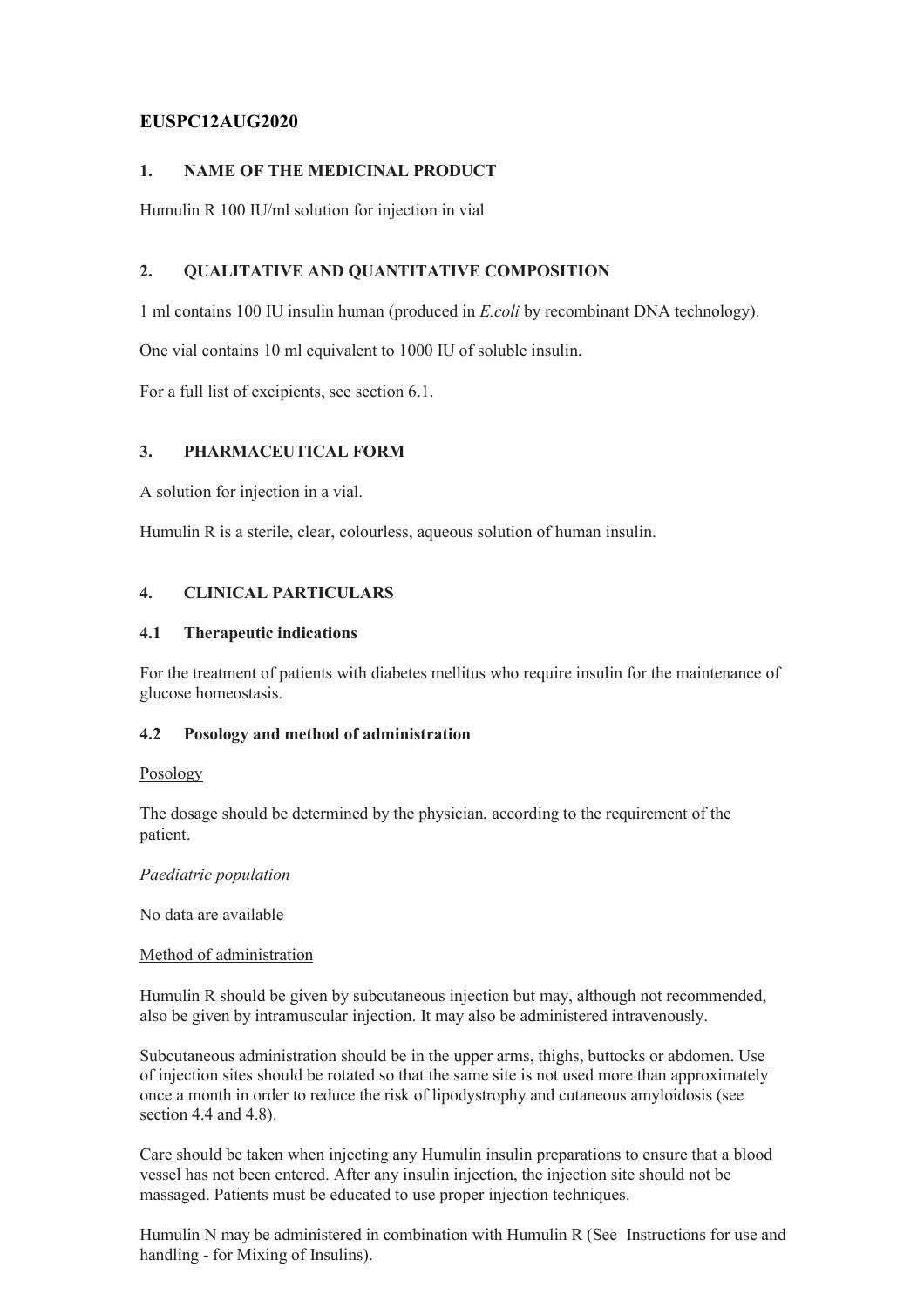Each pack contains a patient information leaflet with instructions on how to inject insulin.

## **4.3 Contraindications**

Hypoglycaemia.

Hypersensitivity to the active substance or to any of the excipients listed in section 6.1, unless used as part of a desensitisation programme.

Under no circumstances should any Humulin formulation other than Humulin R be given intravenously.

### **4.4 Special warnings and precautions for use**

Transferring a patient to another type or brand of insulin should be done under strict medical supervision. Changes in strength, brand (manufacturer), type (soluble, isophane, mixture), species (animal, human, human insulin analogue), and/or method of manufacture (recombinant DNA versus animal-source insulin) may result in the need for a change in dosage.

Some patients taking human insulin may require a change in dosage from that used with animal-source insulins. If an adjustment is needed, it may occur with the first dose or during the first several weeks or months.

A few patients who experienced hypoglycaemic reactions after transfer to human insulin have reported that the early warning symptoms were less pronounced or different from those experienced with their previous animal insulin. Patients whose blood glucose is greatly improved, e.g. by intensified insulin therapy, may lose some or all of the warning symptoms of hypoglycaemia and should be advised accordingly. Other conditions which may make the early warning symptoms of hypoglycaemia different or less pronounced include long duration of diabetes, diabetic nerve disease, or medications such as beta blockers. Uncorrected hypoglycaemic and hyperglycaemic reactions can cause loss of consciousness, coma or death.

The use of dosages which are inadequate or discontinuation of treatment, especially in insulin-dependent diabetics, may lead to hyperglycaemia and diabetic ketoacidosis; conditions which are potentially lethal.

Treatment with human insulin may cause formation of antibodies, but titres of antibodies are lower than those to purified animal insulin.

Insulin requirements may change significantly in diseases of the adrenal, pituitary or thyroid glands and in the presence of renal or hepatic impairment.

Insulin requirements may be increased during illness or emotional disturbances.

Adjustment of insulin dosage may also be necessary if patients change their level of physical activity or change their usual diet.

Patients must be instructed to perform continuous rotation of the injection site to reduce the risk of developing lipodystrophy and cutaneous amyloidosis. There is a potential risk of delayed insulin absorption and worsened glycaemic control following insulin injections at sites with these reactions. A sudden change in the injection site to an unaffected area has been reported to result in hypoglycaemia. Blood glucose monitoring is recommended after the change in the injection site, and dose adjustment of antidiabetic medications may be considered.

Combination of human insulin with pioglitazone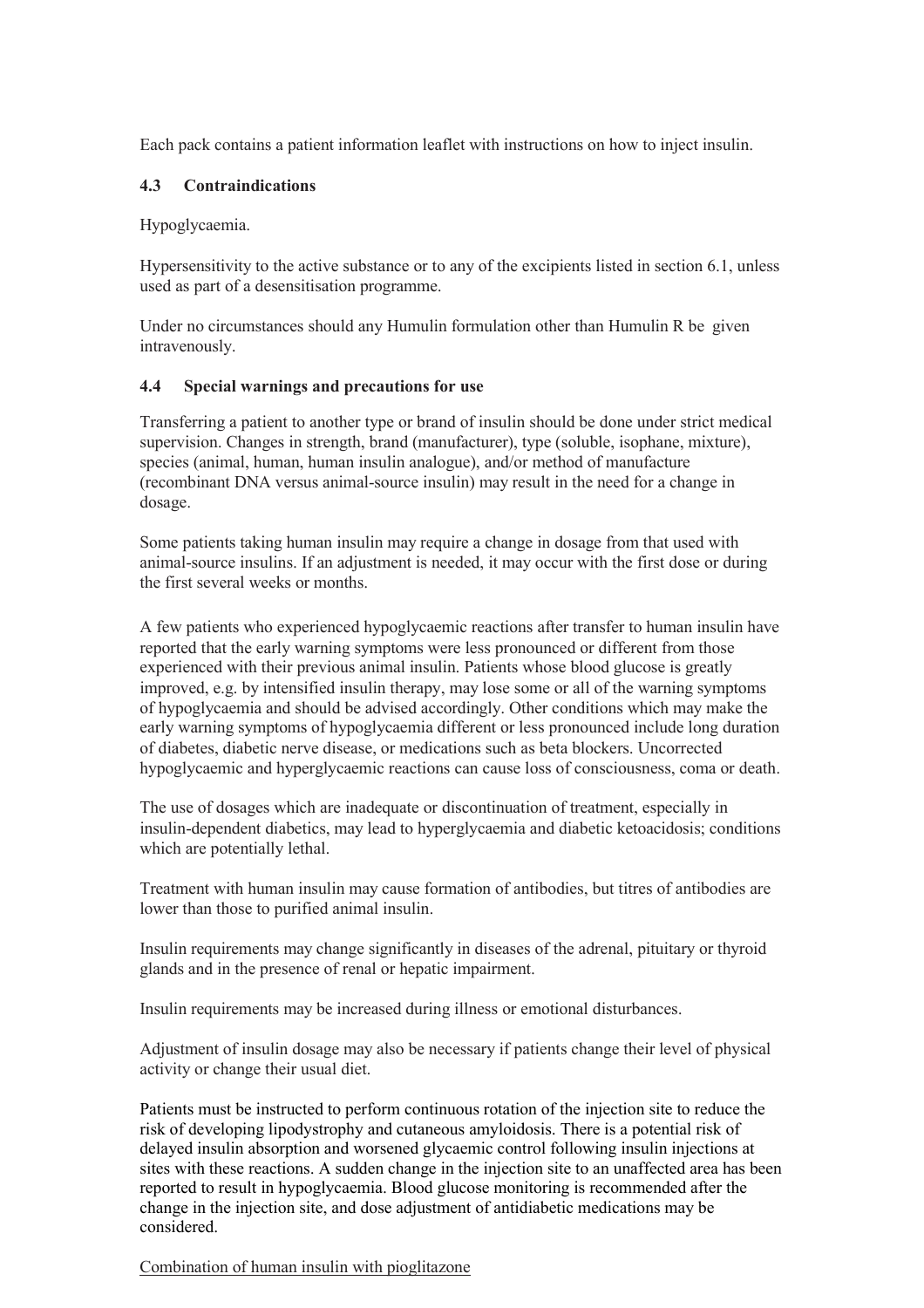Cases of cardiac failure have been reported when pioglitazone was used in combination with insulin, especially in patients with risk factors for development of cardiac heart failure. This should be kept in mind, if treatment with the combination of pioglitazone and human insulin is considered. If the combination is used, patients should be observed for signs and symptoms of heart failure, weight gain and oedema. Pioglitazone should be discontinued, if any deterioration in cardiac symptoms occurs.

# Traceability

In order to improve the traceability of biological medicinal products, the name and the batch number of the administered product should be clearly recorded.

## Excipients

This medicinal product contains less than 1 mmol sodium (23 mg) per dose, i.e., essentially "sodium-free".

## **4.5 Interactions with other medicinal products and other forms of interaction**

A number of medicinal products are known to interact with glucose metabolism and therefore the physician should be consulted when using other medications in addition to human insulin (see section 4.4). The physician must therefore take possible interactions into account and should always ask his patients about any medicinal products they take.

Insulin requirements may be increased by substances with hyperglycaemic activity, such as glucocorticoids, thyroid hormones, growth hormone, danazol, beta<sub>2</sub>- sympatomimetics (such as ritodrine, salbutamol, terbutaline), thiazides.

Insulin requirements may be reduced in the presence of substances with hypoglycaemic activity, such as oral hypoglycaemics (OHA), salicylates (for example, acetylsalicylic acid), certain antidepressants (monoamine oxidase inhibitors), certain angiotensin converting enzyme (ACE) inhibitors (captopril, enalapril), angiotensin II receptor blockers, non-selective beta-blocking agents and alcohol.

Somatostatin analogues (octreotide, lanreotide) may both decrease or increase insulin dose requirements.

### **4.6 Fertility, pregnancy and lactation**

It is essential to maintain good control of the insulin treated (insulin-dependent or gestational diabetes) patient throughout pregnancy. Insulin requirements usually fall during the first trimester and increase during the second and third trimesters. Patients with diabetes should be advised to inform their doctors if they are pregnant or are contemplating pregnancy.

Careful monitoring of glucose control, as well as general health, is essential in pregnant patients with diabetes.

Patients with diabetes who are lactating may require adjustments in insulin dose and/or diet.

### **4.7 Effects on ability to drive and use machines**

The patient's ability to concentrate and react may be impaired as a result of hypoglycaemia. This may constitute a risk in situations where these abilities are of special importance (e.g. driving a car or operating machinery).

Patients should be advised to take precautions to avoid hypoglycaemia whilst driving, this is particularly important in those who have reduced or absent awareness of the warning signs of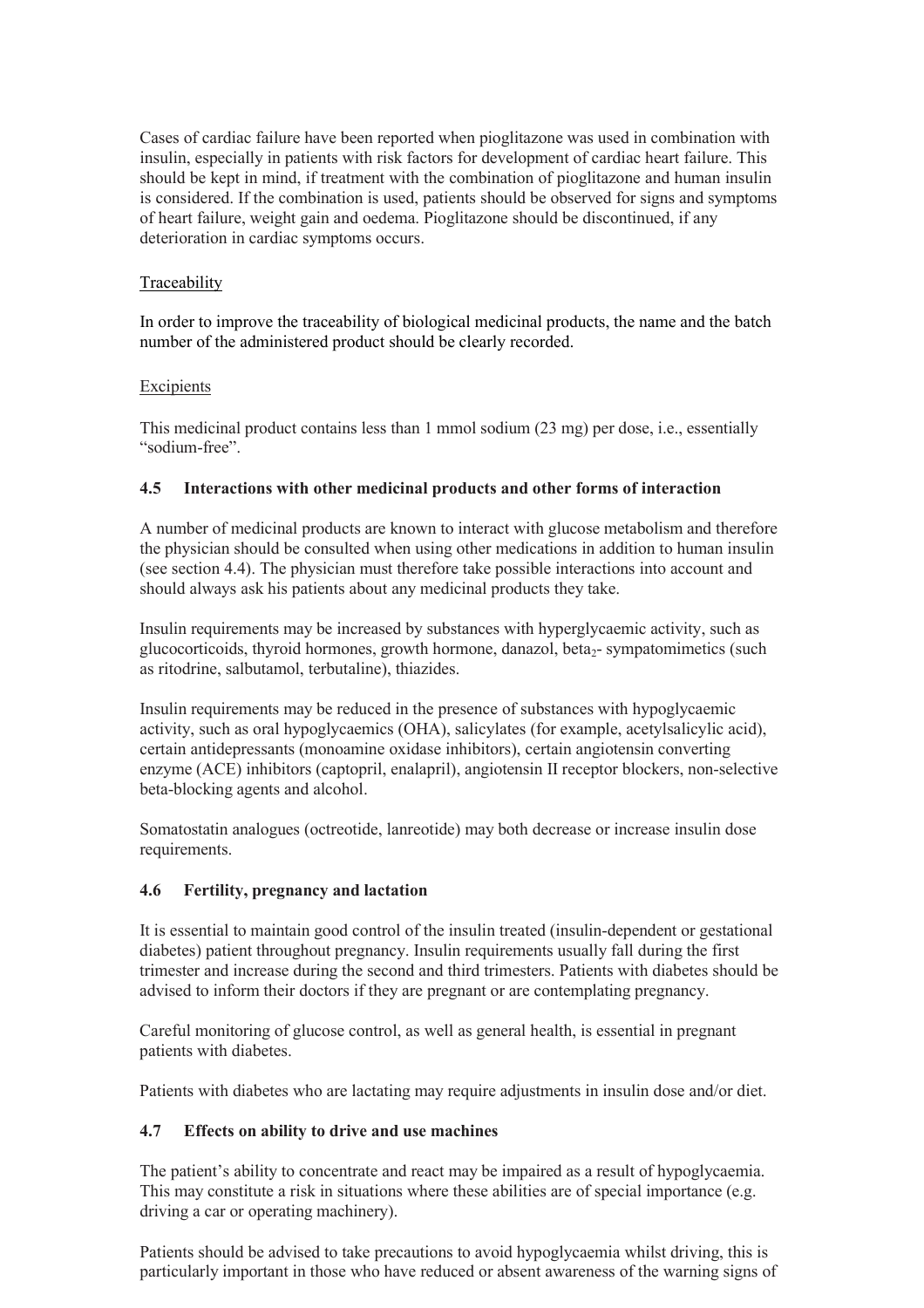hypoglycaemia or have frequent episodes of hypoglycaemia. The advisability of driving should be considered in these circumstances.

# **4.8 Undesirable effects**

Hypoglycaemia is the most frequent undesirable effect of insulin therapy that a patient with diabetes may suffer. Severe hypoglycaemia may lead to loss of consciousness, and in extreme cases, death. No specific frequency for hypoglycaemia is presented, since hypoglycaemia is a result of both the insulin dose and other factors e.g. a patient`s level of diet and exercise.

Local allergy in patients is common  $(\geq 1/100 \text{ to } 1/10)$ . Redness, swelling, and itching can occur at the site of insulin injection. This condition usually resolves in a few days to a few weeks. In some instances, local reactions may be related to factors other than insulin, such as irritants in the skin cleansing agent or poor injection technique.

Systemic allergy, which is very rare  $(1/10,000)$  but potentially more serious, is a generalised allergy to insulin. It may cause rash over the whole body, shortness of breath, wheezing, reduction in blood pressure, fast pulse, or sweating. Severe cases of generalised allergy may be life-threatening. In the rare event of a severe allergy to Humulin, treatment is required immediately. A change of insulin or desensitisation may be required.

Lipodystrophy at the injection site is uncommon  $(\geq 1/1,000 \text{ to } 1/100)$ .

Skin and subcutaneous tissue disorders: Frequency "unknown": Cutaneous amyloidosis

## Skin and subcutaneous tissue disorders:

Lipodystrophy and cutaneous amyloidosis may occur at the injection site and delay local insulin absorption. Continuous rotation of the injection site within the given injection area may help to reduce or prevent these reactions (See section 4.4).

Cases of oedema have been reported with insulin therapy, particularly if previous poor metabolic control is improved by intensified insulin therapy.

### Reporting of suspected adverse reactions

Reporting suspected adverse reactions after authorisation of the medicinal product is important. It allows continued monitoring of the benefit/risk balance of the medicinal product. Healthcare professionals are asked to report any suspected adverse reactions via the Drug Office, Department of Health.

# **4.9 Overdose**

Insulin has no specific overdose definitions, because serum glucose concentrations are a result of complex interactions between insulin levels, glucose availability and other metabolic processes. Hypoglycaemia may occur as a result of an excess of insulin relative to food intake and energy expenditure.

Hypoglycaemia may be associated with listlessness, confusion, palpitations, headache, sweating and vomiting.

Mild hypoglycaemic episodes will respond to oral administration of glucose or sugar products.

Correction of moderately severe hypoglycaemia can be accomplished by intramuscular or subcutaneous administration of glucagon, followed by oral carbohydrate when the patient recovers sufficiently. Patients who fail to respond to glucagon must be given glucose solution intravenously.

If the patient is comatose, glucagon should be administered intramuscularly or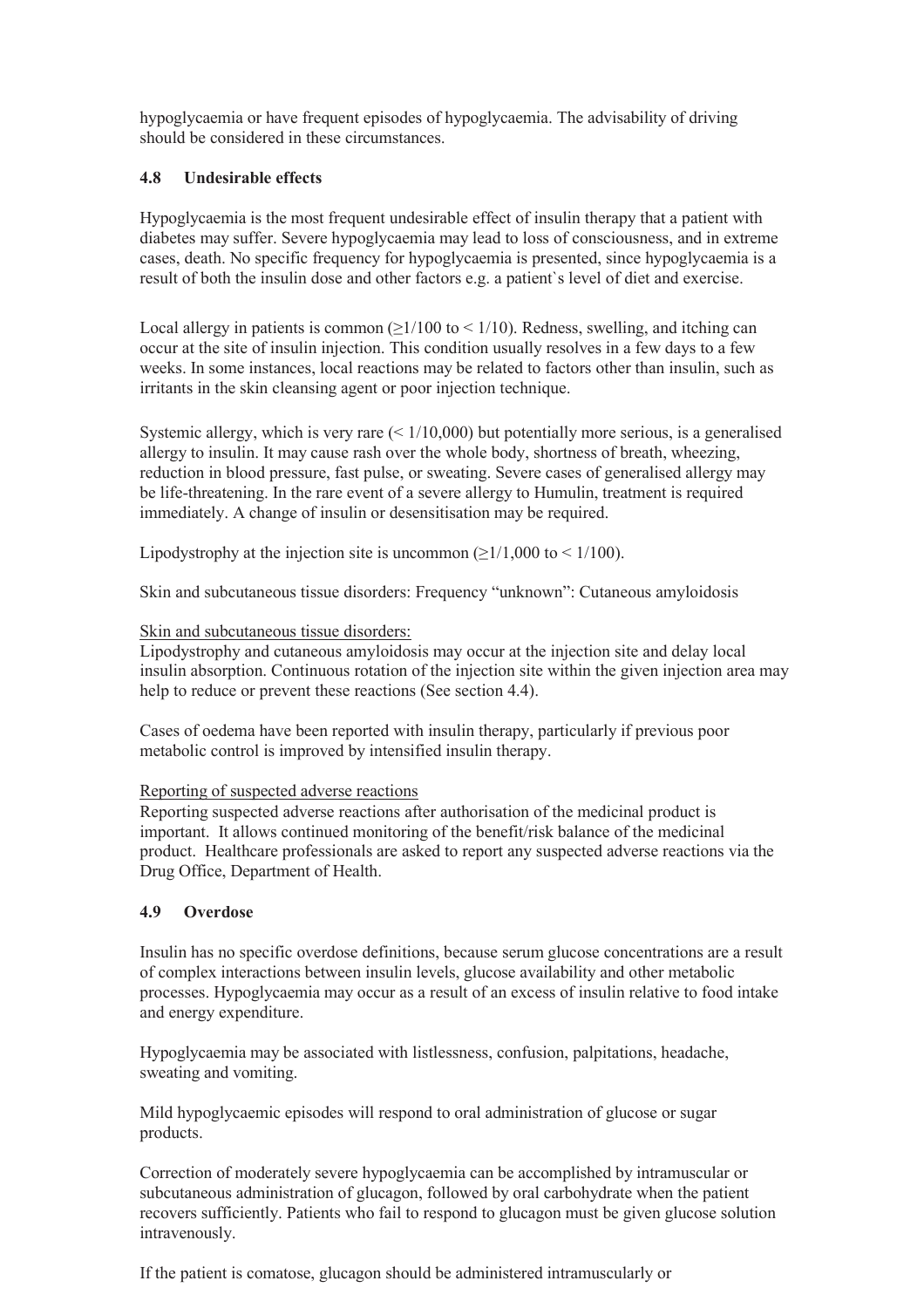subcutaneously. However, glucose solution must be given intravenously, if glucagon is not available or if the patient fails to respond to glucagon. The patient should be given a meal as soon as consciousness is recovered.

Sustained carbohydrate intake and observation may be necessary because hypoglycaemia may occur after apparent clinical recovery.

# **5. PHARMACOLOGICAL PROPERTIES**

# **5.1 Pharmacodynamic properties**

Pharmacotherapeutic group: Insulins and analogues for injection, fast-acting. ATC code: A10A B01.

Humulin R is a rapidly acting insulin preparation.

The prime activity of insulin is the regulation of glucose metabolism. In addition insulin has several anabolic and anti-catabolic actions on a variety of different tissues. Within muscle tissue this includes increasing glycogen, fatty acid, glycerol and protein synthesis and amino acid uptake, while decreasing glycogenolysis, gluconeogenesis, ketogenesis, lipolysis, protein catabolism and amino acid output.

The typical activity profile (glucose utilisation curve) following subcutaneous injection is illustrated below by the heavy line. Variations that a patient may experience in timing and/or intensity of insulin activity are illustrated by the shaded area. Individual variability will depend on factors such as size of dose, site of injection temperature and physical activity of the patient.



Time (hours)

# **5.2 Pharmacokinetic properties**

The pharmacokinetics of insulin do not reflect the metabolic action of that hormone. Therefore, it is more appropriate to examine glucose utilisation curves (as discussed above) when considering the activity of insulin.

# **5.3 Preclinical safety data**

Humulin is human insulin produced by recombinant technology. No serious events have been reported in subchronic toxicology studies. Human insulin was not mutagenic in a series of *in vitro* and *in vivo* genetic toxicity assays.

# **6. PHARMACEUTICAL PARTICULARS**

**6.1 List of excipients**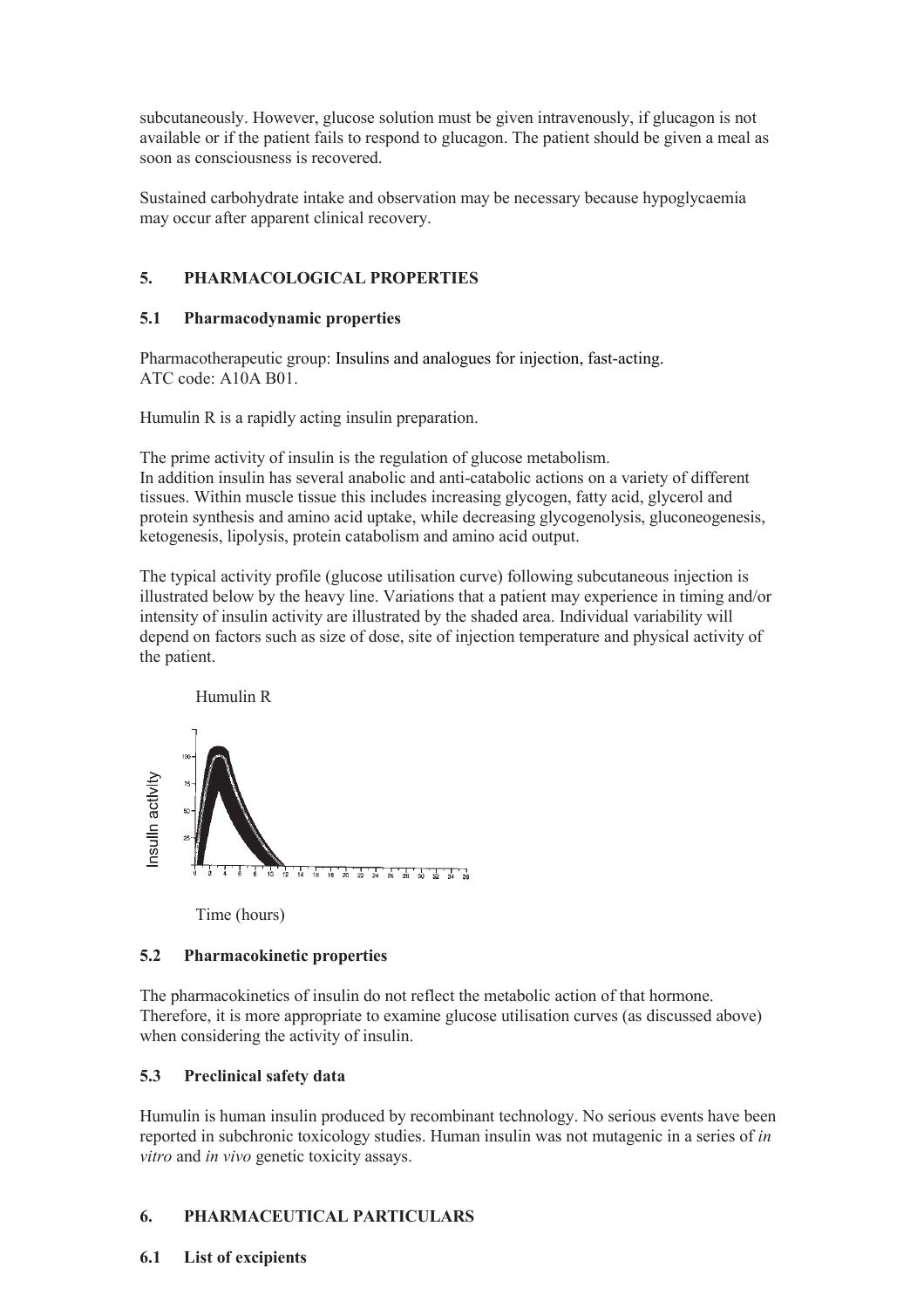*m*-cresol glycerol water for injections.

The following may be used to adjust pH; hydrochloric acid and/or sodium hydroxide.

# **6.2 Incompatibilities**

Humulin preparations should not be mixed with insulins produced by other manufacturers or with animal insulin preparations.

## **6.3 Shelf life**

### *Unopened vials*

The shelf life is 36 months when stored at 2°C to 8°C and when protected from light.

### *After first use*

- Store drug product in a refrigerator at  $2^{\circ}$ C to  $8^{\circ}$ C until time of use.
- Store in-use drug product (after the stopper has been punctured) refrigerated for up to 28 days.
- If refrigeration is not possible, store in-use drug product unrefrigerated up to 28 days at a maximum temperature of 30°C.

## **6.4 Special precautions for storage**

- Do not freeze.
- Store unopened containers refrigerated at  $2^{\circ}$ C to  $8^{\circ}$ C until time of use.
- The drug product should be stored and used protected from freezing, from direct heat, and from direct light or sunlight.

### **6.5 Nature and content of container**

10 ml of solution in a vial (type I glass) with a stopper (rubber) sealed with a seal (aluminium) combined with a flip top (plastic). Pack size 1 or 2 or 5 (5 x 1). Not all pack sizes may be marketed.

### **6.6 Special precautions for disposal and other handling**

Do not reuse needles. Dispose of the needle in a responsible manner. Needles must not be shared. Vials can be used until empty, then properly discard. Any unused medicinal product or waste material should be disposed of in accordance with local requirements.

### Instructions for use and handling

A solution for injection in a 10ml vial to be used in conjunction with an appropriate syringe (100 IU/ml markings).

### a) Preparing a dose

Vials containing Humulin R formulation do not require resuspension and should only be used if it is clear, colourless, with no solid particles visible and if it is of water-like appearance.

Mixing of insulins: The shorter acting insulin should be drawn into the syringe first, to prevent contamination of the vial by the longer acting preparation. It is advisable to inject directly after mixing. However, if a delay is necessary, a consistent routine must be followed.

Alternatively a separate syringe or, separate cartridges of Humulin R and N can be used for